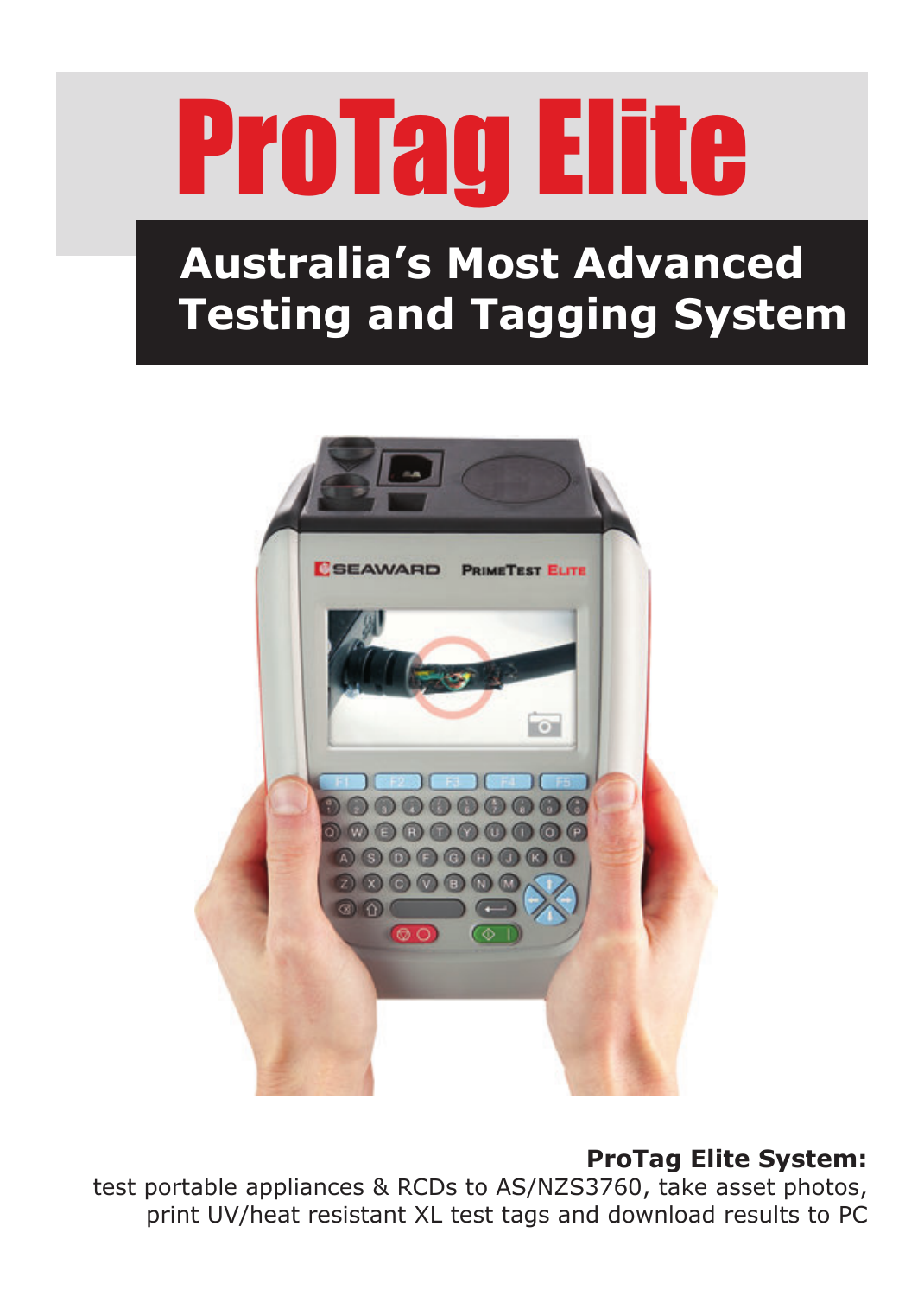# PrimeTest Elite Highlights



■ In-Built Camera with Flash



UV and Temperature Resistant XL Test Tags



USB for Data Up/Down Load



 $\blacksquare$  RCD Testing with Isolation Transformer



**Email Data Via** Smartphone/Tablet



Huge On-Board Memory

## Advanced Features

- $\blacksquare$  High definition colour display
- Compact, light and handheld
- On-board camera for asset/fail photos
- USB port for data download
- Email data via tablet/smartphone
- **Bluetooth interface for scanner & printer**
- **QWERTY keypad**
- Deep on-board asset and photo memory
- Battery or mains powered
- Compliance Modules

## Electrical Test Functions

- $\blacksquare$  Mains supply check
- IEC lead test
- Earth continuity (200mA)
- Insulation resistance 250V and 500V
- Leakage current test
- Fixed & portable 10mA/30mA RCD test
- **In-built isolation transformer**
- 3 phase testing & test result logging (with PAC-TPL optional adaptor)

# Compliance Module

■ AS/NZS 2293.2:1995 Emergency **escape lighting & exit signs for buildings**

Part 2: Inspection and maintenance

■ Switchboard Inspection Checklist **Module**

#### <**AS1851:2012 Routine service of fire protection systems and equipment** Section 9: Fire Hose Reels

Section 10: Portable and wheeled fire extinguishers

Section 11: Fire Blankets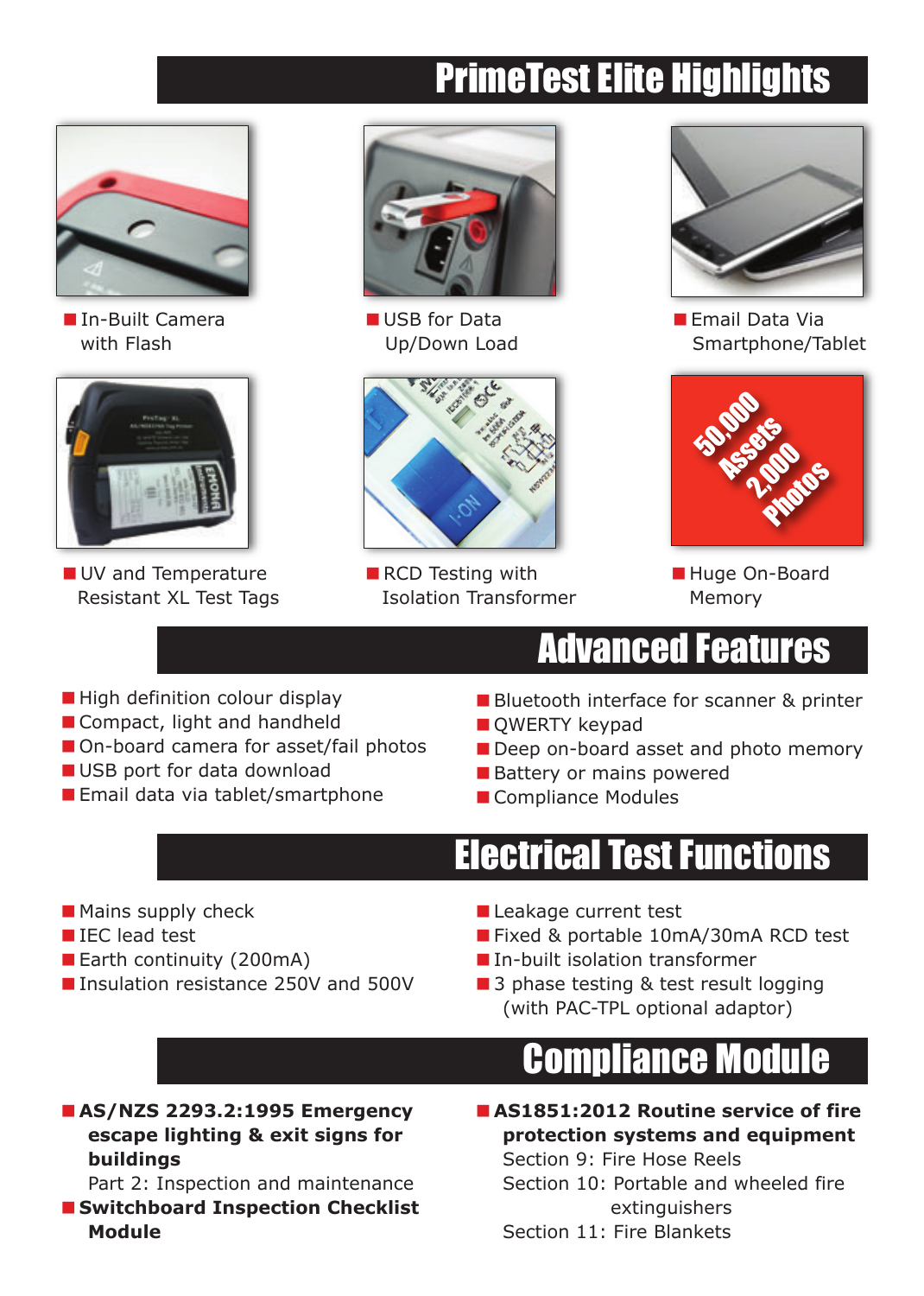## PrimeTest Elite in Detail



< **Advanced PAT Testing & Inspection System** The PrimeTest Elite is Australia's most advanced PAT tester. It not only conducts appliance and RCD tests, but also offers user defined asset inspections, optional compliance modules for emergency lighting, fire equipment and switchboard inspections, and an built-in digital camera with flash, all in the one handheld tester.

■ Flexible Data Transfer & Data Emailing Easily download results onto a USB flash drive or via USB cable to PC or laptop. For remote applications, transfer data via Bluetooth to your smartphone or tablet, without any additional software, then email the data directly back to the office for immediate database management or customer reporting and invoicing.





#### < **Superb Software Management**

PATGuard 3 allows users to record, store and report on their PAT testing, asset inspections and compliance module inspections. Tag records and print reports with photos for visual evidence, generate a wide range of work and asset history reports and send automatic email alerts when next tests or inspections are due.

#### **ProTag XL Printer**

The Protag XL printer utilises thermal direct printing technology. Users can choose between OPTIMA test tags for general indoor and outdoor use and XL test tags. XL tags are ideal for all harsh environments, including permanent outdoor exposure to UV and heat, and demanding indoor applications such as commerical kitchens.





#### < **Complete Kit, User Training & Calibration**

The ProTag Elite System is supplied complete with PrimeTest Elite tester, ProTag XL tag printer, BCS-OPT scanner, PATGuard Elite 3 software and Elite hard transit case, all backed up by full after sales support with on-site training (conditions apply) and annual re-calibration to keep your tester up-to-date with latest firmware.